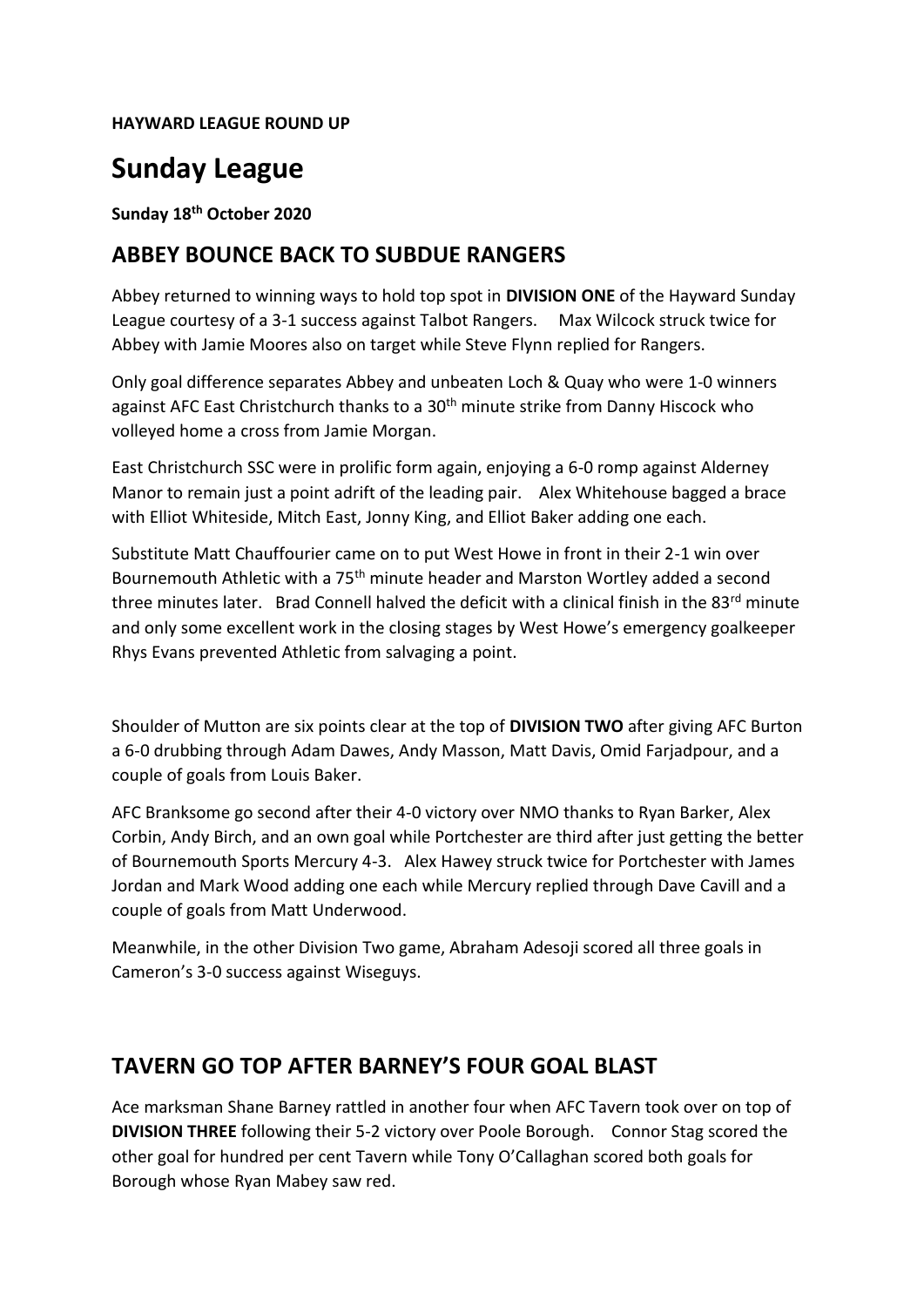Alistair Garrard struck twice to give third placed AFC Stourvale the upper hand 4-2 against Loch & Quay Reserves. Ben Cuddy and Robbie Johnston added one each for Vale while Joe Kimber scored both Loch & Quay goals.

Adam Louka and substitute Jason Scott were the Iford Park Rangers marksmen in their 2-0 win over Poole Wanderers while Oliver Smith struck twice when TGC accounted for Bransgore United 4-2. Liam Carpenter and Louis Parkin were the other TGC scorers while Bransgore replied through Anthony Waters and an Alex Martin penalty.

Callum Clayton and Charlie King netted for Tower Park but it was not enough to save them from a 4-2 defeat against AFC Wimborne whose goals came from Jacob Beetham, Adam Betambeau, Alex Henley, and substitute Karim Lynch.

Elliott Dawson led the way with a four goal blast when **DIVISION FOUR** pacesetters FC Hadjuk crushed Upton Sociedad 14-1. Mitchell Cannings and Lewis Sainval added two each with Jimmy Cooper, Danny Brown, Andrew Partridge, Adam Baxter, Jeremy James, and Jack Myers also on target while Ben Lees scored Sociedad's consolation goal.

Pete Jones notched a hat-trick when second placed Kraken Sports hammered AJ 9-1 with Ross Dominey and Ocean Smith nabbed two apiece. Jonathan Vukcevic and Marcus Smith were the other Kraken scorers with Jonny Martin replying for AJ.

Winton Athletic netted through Dave Blake, Brandon Doe, and Stuart Hartley but Rushmere emerged 7-3 winners thanks to Luke Conrad, Steve Grogan, Leon Samson, Jordyn Johnston, Andy Gosling, and a couple of goals from Simon Wong.

Sean Warrington struck twice when Scott V shaded it 3-2 against Kirkfield United. Matt Naylor was the other Scott V scorer with Alan Rossi and Ollie Smith replying for Kirkfield.

Lee Vint's penalty for Kings Park Rangers settled the issue 1-0 against Boscombe Celtic while Matty Head struck twice to give Branksome Liberal a 4-1 majority over Alderney Manor Reserves. Elliot Chapman and Dylan Russell were the other Branksome scorers while Nathaniel Merrett provided some consolation for Alderney.

## **CELTIC TAKE ADVANTAGE OF ROVERS' SLIP**

**DIVISION FIVE** leaders Poole Rovers trailed to a 20<sup>th</sup> minute strike from Harvey Waters against Woodville Wanderers but they managed to salvage a 1-1 draw thanks to Lewis Worrall's 80<sup>th</sup> minute equaliser. Woodville's Barnaby Earl saw red in the 87<sup>th</sup> minute.

Rob Howard bagged a hat-trick when Boscombe Celtic Reserves walloped Nelson Athletic 8- 1 to take over on top of the table. Carl Phillips and James Morris scored two each for Celtic with Warren Riley also on target while Dan Cook replied for Athletic from the penalty spot.